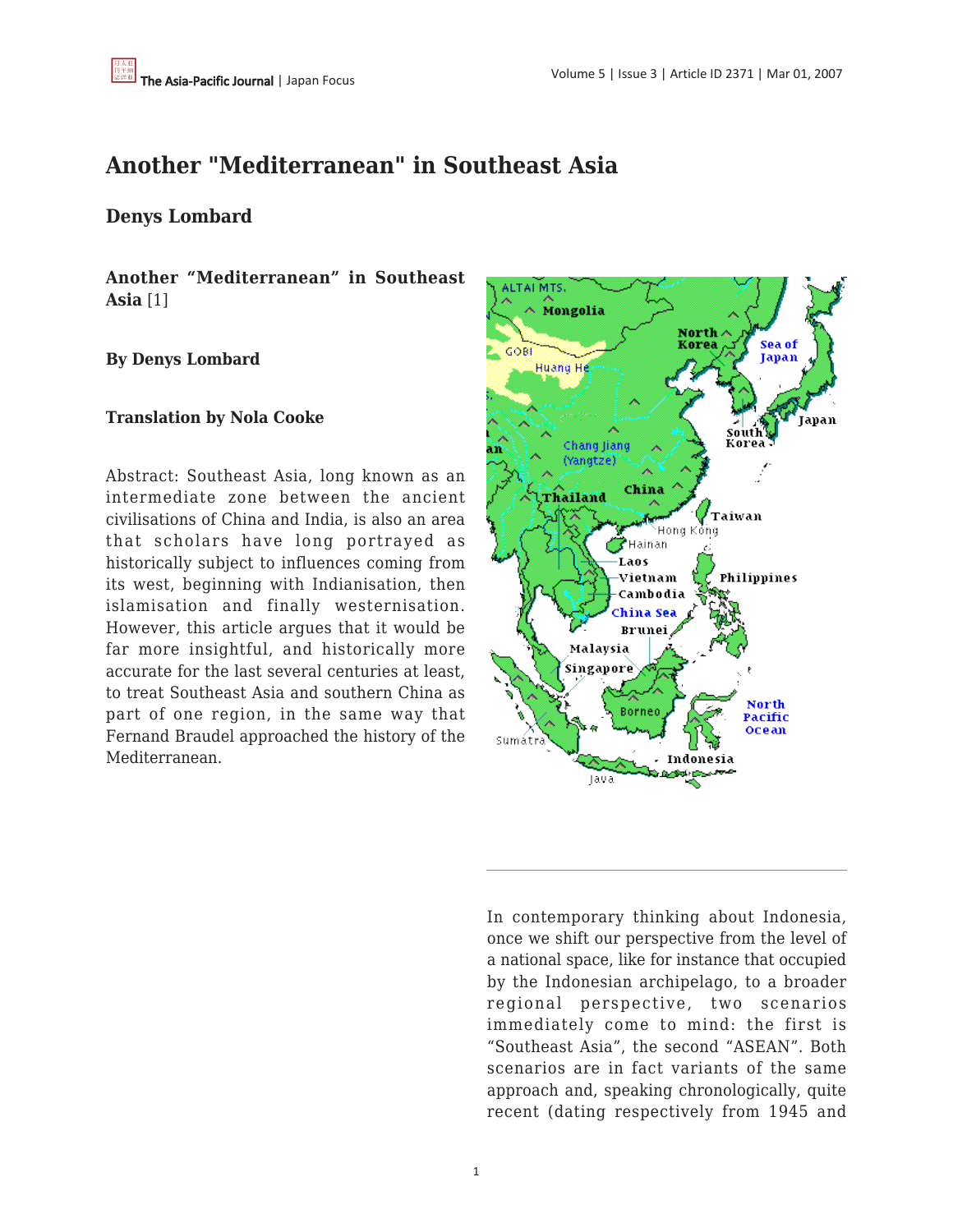1967), with the second merely the political (and semi-futurological) formulation of the first. Without dwelling too much on the difficulties ASEAN confronted in the late 1990s, [2] we can continue to predict a good future for Southeast Asia. Happily situated between the age-old giants of India and China, it continues to take off, despite the occasional bumps and already forms a sort of privileged buffer zone between the two Asian giants, a centre about the same size as Europe and a worthy pairing with it…

But this sense of Southeast Asian "centring" is not all that new. If the names in current use are quite recent, it was still a very long time ago that the West first identified the totality of the "East Indies"—that space which the Chinese for their part had designated for long centuries as the Nanyang, or "South Seas"—as a sort of "party-wall" that both connects and separates the two giants, a zone where Chinese and Indian influences had historically met (from whence the fruitful concept of "Indochina") and as a region of lesser political density, where structures were less rigid and where they could hope to find an advantageous zone of influence.



Map of the "East Indies," circa 1662

This perception is reflected more or less clearly in all the successive histories of Southeast Asia.

Initially written from a colonial perspective, and later from a nationalist one, in either case they were marked by a strong desire to stress that the greatest influences came from the West: first of all "Indianisation", then "Islamisation" (conceived essentially as coming from Islamised India, or from the Middle East), and finally, of course, "Westernisation", after the early sixteenth-century arrival of the Portuguese. Written originally by Europeans, and aiming above all to teach readers to look to Europe (and later the US), these histories minimised the rhythms coming from the North to very little indeed, except for the Japanese commotion of 1942 which, even so, was rightly related as a totally unforeseen and even aberrant cataclysm.

In this sort of perspective, the Southeast Asian space naturally remains open to the Indian world, beyond the Gulf of Bengal (which we know had been an area of exchange between Sri Lanka and Burma, as well as between Bengal and Arakan), as well as towards the Melanesian world (which we know begins in Indonesian itself, in Maluku, Irian and Timor). Yet, by contrast, it excludes all relations with the Chinese world. No thought is given here to trying to rethink over the centuries [in the longue durée] the possible contacts between south China and Southeast Asia; at best, historical consideration was confined to the recently formed Chinatowns, which in turn were deliberately seen as settlements of "foreigners", and thus as an epiphyte…[3]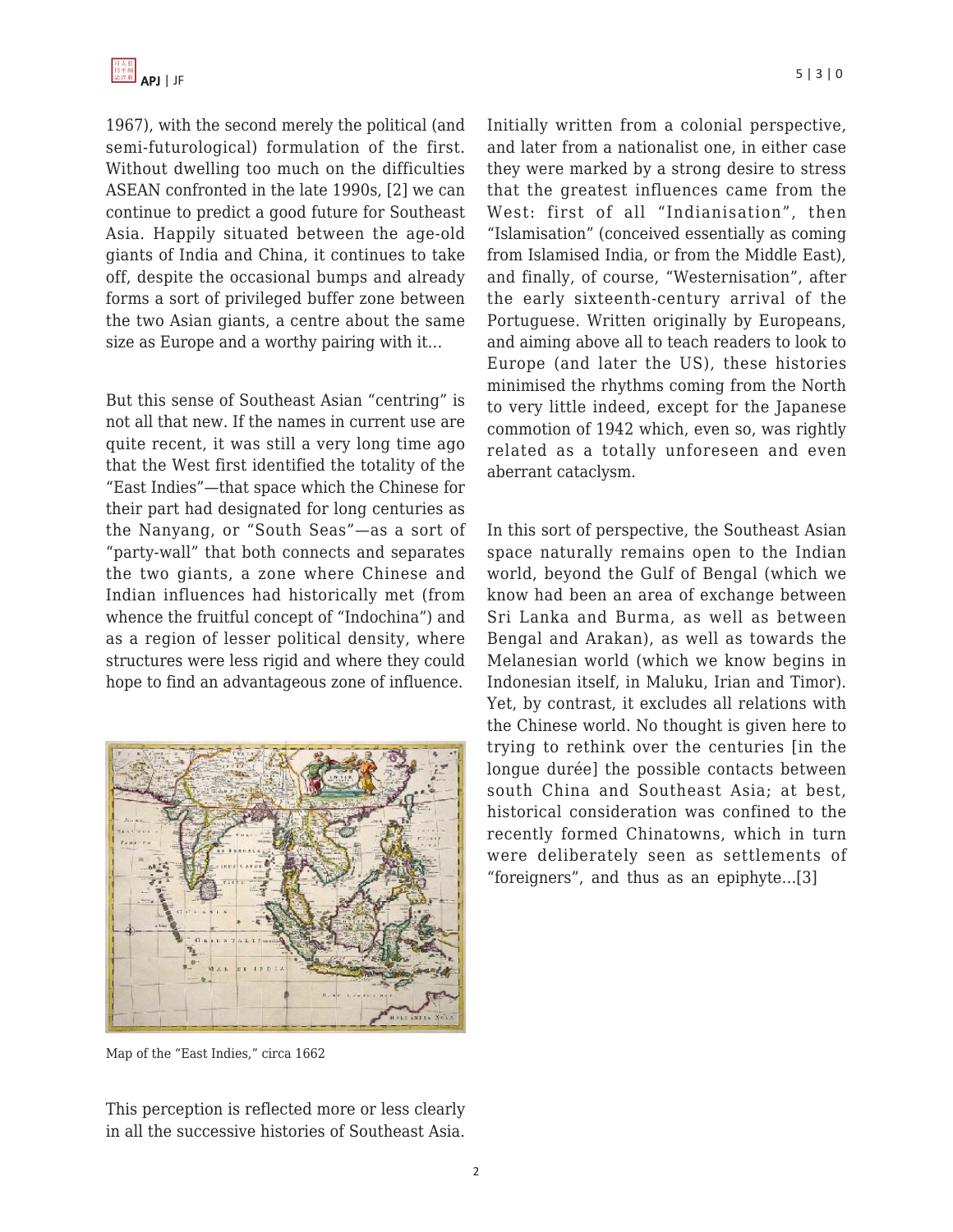



Ethnic Chinese offer prayers at a temple in Kuala Lumpur, February 2007

It is worth noting that such a spatial, and above all mental, "uncoupling" of Southeast Asia from southern China serves the interests of a lot of people. First of all, it allows Western Southeast Asianists to exhibit, unblushing, a fine ignorance of China (no small advantage, when we consider the difficulties we know await the apprentice Sinologist…). It is also reassuring: by clearly isolating fields, it justifies ignorance in the name of a supposedly indissoluble and airtight compart-mentalisation. The thing is also probably done to please many people from the countries involved, Indonesians, Malaysians, or even Vietnamese, who rarely like to think of their large neighbour, or to measure themselves against it, and would all prefer to create a collective dead-end in its respect (despite the dangers this might represent for their own futures). Let us add, too, that it is by no means certain that this approach would not also appeal to many responsible Chinese of the continent who, still concerned about the approach of "southern miasmas", prefer to remain within the shelter of their borders in order to better imagine "the State". … Today only Japanese and Taiwanese businessmen have a clear awareness of the intellectual heresy that this fictive "wall" represents: Japanese and Taiwanese businessmen, and Chinese businessmen from the continent as well, who, thanks to their geographic position, have been breaking down "the wall" for many years, and whose culture enables them to feel something that could be rather better understood as the effects of a continuum.

\* \* \*



Cover of a recent edition of Fernand Braudel's La Méditerranée et le monde méditerranéen à l'époque de Philippe II

We are going to try here to sketch precisely, although in a few lines, all the possible advantages of enlarging "the region" to include the provinces of southern China, and of imagining that in Southeast Asia we find another "Mediterranean"; not from a foolish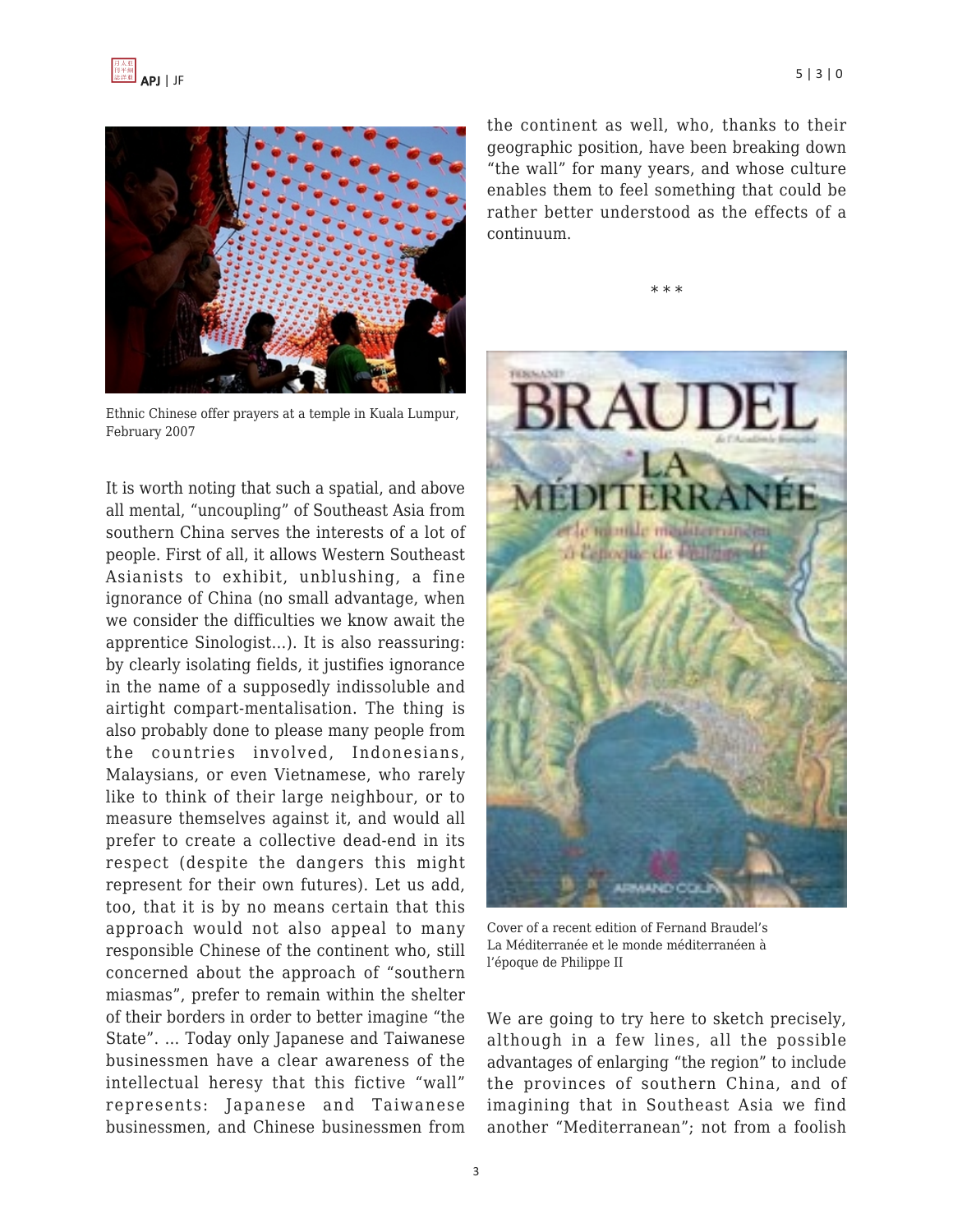

desire for imitation but because this Braudelian approach [4] has the great merit of proposing a global vision that obliges our thinking to take account of the two shores at the same time. Let us recall that the essential aspect of Braudel's method consisted in requiring the reader to "rethink" the two halves of a geographical ensemble, each at the same time, something well attested for the Roman era (mare nostrum) [5] but which the advent of Islam had supposedly destroyed. Going beyond the crusades, Napoleon's expedition to Egypt, and the colonial North African wars, Braudel's book allows us to rediscover—and not without some amazement—the unity of a coherent geographical space. By so doing, problems change their appearance: it is no longer a question of analysing the opposition of two irreconcilable "blocs" ("Christianity" and "Islam"), but of understanding the reasons for two parallel evolutions which, far from occurring separately, influenced one another on a very considerable number of occasions.

At this point, we can affirm that wanting to understand Southeast Asia without integrating a good deal of southern China into our thinking is like wanting to give an account of the Mediterranean world after removing Turkey, the Levant, Palestine, and Egypt. By this new "centring"—or rather, by restoring the centring—geography can and should help us to go beyond the received ideas that a certain style of history wants to us preserve, by insisting on staying too close to the facts (or to certain facts).



Map of administrative divisions in China

But first we have to explain what we mean here by South China. It seems to us that we obviously need to take account of Guangdong (with Guangxi) and Fujian, and the two big islands that respectively go with one (Hainan) and the other (Taiwan). But it is equally appropriate to take account of Yunnan, a region of high passes and caravans, without which we would but poorly understand the evolution of upper Burma and of Tonkin, and the dynamic of all the Thai peoples who, from the thirteenth century, would deeply influence the whole of the Indochinese peninsula. Yunnan was a regional impulsive force from the Bronze Age (because its chalky karstic soils contained abundant mines of tin). Further, far from being at the ends of the earth, as Europeans might have liked to imagine it in the nineteenth century, Yunnan has almost always been a place of journey crossings and exchanges. Mahayana Buddhism flourished there during the Nanzhao kingdom (which once extended as far as Hanoi) and, when the province was finally and irrevocably attached to the Chinese empire (under the Yuan, in the thirteenth century), Islam appeared there with the caravan traders, at the same moment that it set foot on Sumatra. At Chieng Mai, in our own times, we can still meet some of those Chinese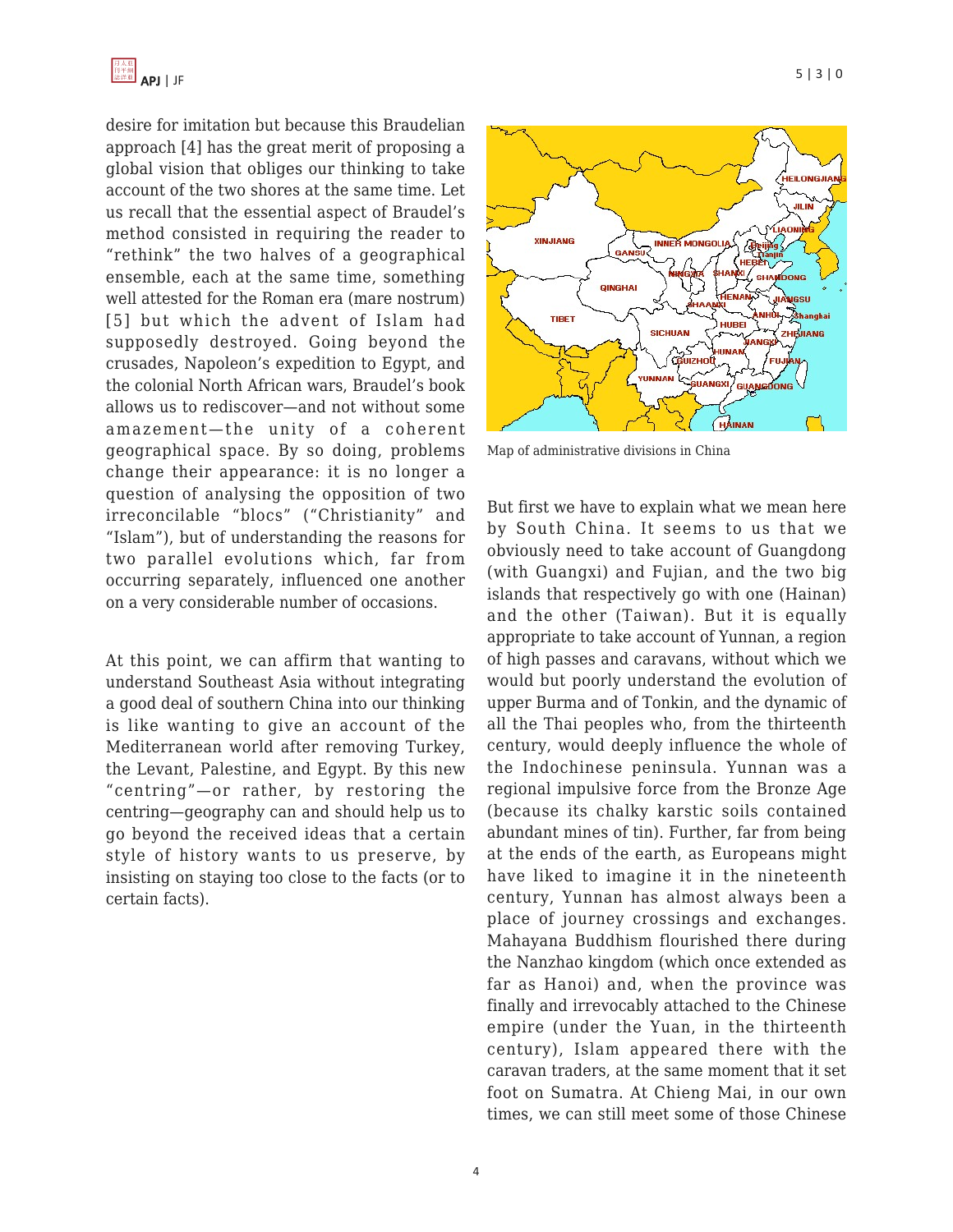Muslim families who, among other commercial ventures, are trading jade with Yunnan.

As for the two large islands of Hainan and Taiwan, which are like anchors cast out to sea from the Chinese continent, it is quite fascinating to compare their evolution. Both were initially occupied by non-Chinese populations, in the first case by Thais especially and by Austronesians in the second, so we could say that, from a certain perspective, they were both at base "Southeast Asian". But if Hainan was Sinicised quite early and has never ceased to form part of the continental system, Taiwan was not really occupied before the seventeenth century, above all by farmers from Fujian; and we know what its recent evolution has been.



Postcard image of Taiwan

Right from the start of our analysis, we must insist on the idea of continuity which ties these regions, today officially "Chinese", to the rest of Southeast Asia. It is easy to show that the karstic and tin bearing areas of Yunnan (and of Guizhou-Guangxi) exist with great consistency from the north to the south of the Indochinese and Malay Peninsulas, appearing even as far away as the shores of Sumatra. Furthermore, tin mines can be found similarly along the whole length, at Phuket (now in Thailand) just as at Perak, on the outskirts of Kuala Lumpur just as at Bangka and Belitung (Billiton). We find volcanic activity in certain parts of Taiwan and Hainan, and earthquakes might damage Fujian or Hong Kong just as easily as the Philippines or Burma. It is also a commonplace that this whole region falls under the monsoon cycle and experiences typhoons, while botanists and zoologists, in parallel with each other, stress the fact that the flora and fauna of southern China bears great analogies to the light forests of Indochina, and that in earlier times elephants were common in the North and the South. Just as in Hainan, the coastal regions of southern China were also covered by tropical forests, the point being that forest felling began here much earlier than further South. Just as with Europe's Mediterranean, then, the opportunity exists here for historians to study the differential retreat of the forests, occurring much earlier in the most economically developed countries: in the Muslim world retreating to the west, in China



Elephant in southern Yunnan

to the south.

That said, however, it is obvious that we are not going to find in this Southeast Asian "Mediterranean", thus defined, all the elements of the original. For example, we only need to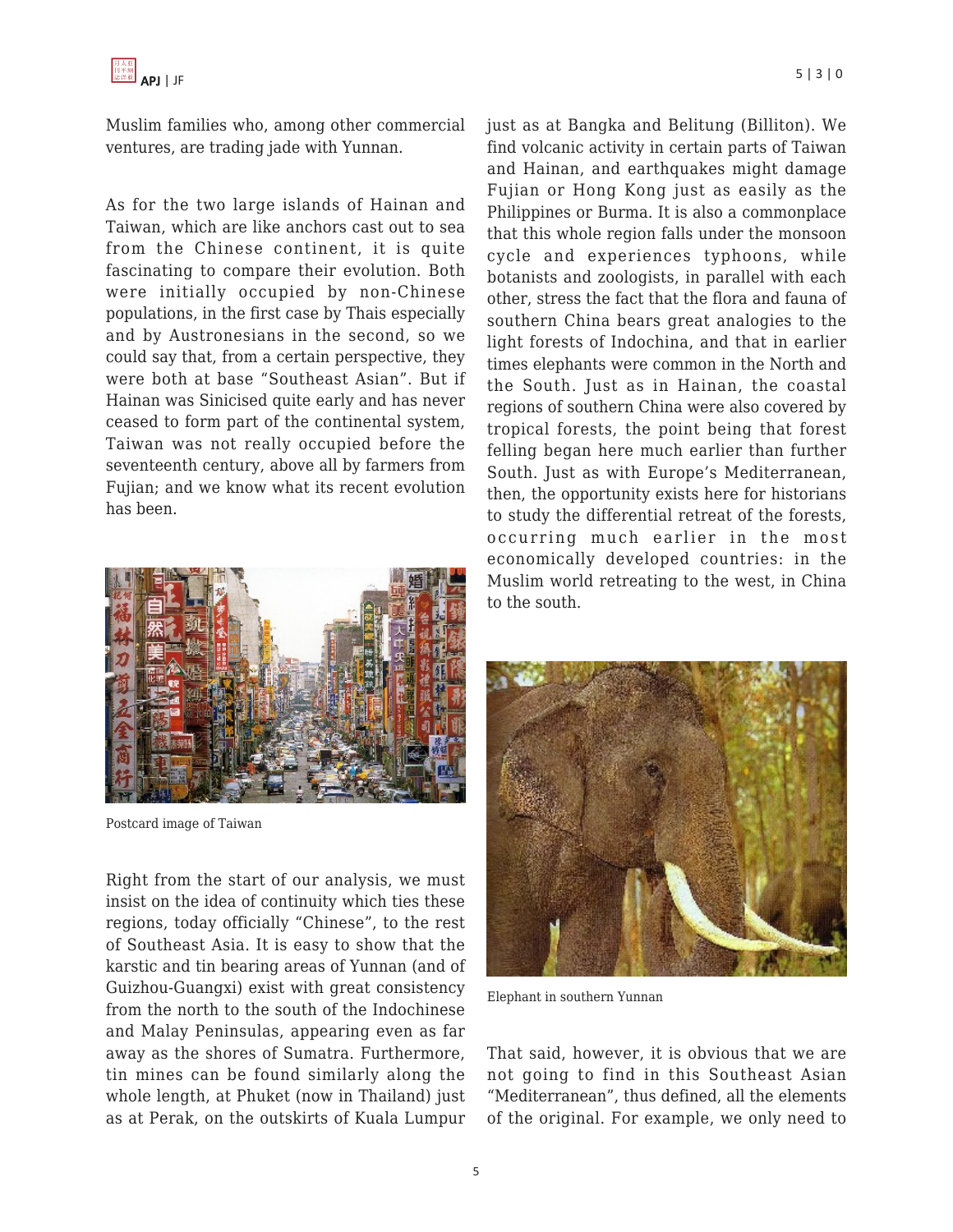glance at the map to understand that it is very much more open to the two great oceans that adjoin it, the Indian and the Pacific, and in contrast that it is very much more empty, with no island here playing the role of "staging post", as Cyprus, Crete, Malta or even Sicily did in times past. The obvious candidate is the Paracels, but they were located within a dangerous zone that early navigators preferred to skirt around rather than go through directly; and the astonishing international game that now breaks out from time to time over these miniscule islets, which are the Xisha (Paracels) or the Nansha (Spratleys), can only be explained by the oil reserves discovered there, quite recently on the temporal scale we are using here.

We could go on listing differences "word for word"; but the most basic one is probably less a matter of physical structures than of history, the fact that in this other Mediterranean we do not find a similarly powerful common denominator like the Roman Empire provided for several centuries. No truly unified political system; no generally widespread language like Latin; no unifying religion like Christianity at its inception. We could certainly object that the so-called "period of Indianisation" had likewise seen the establishment of certain common cultural elements in Java, Bali, Cambodia, Champa, and even in China itself, by the intermediary of Buddhism, and that Sanskrit could have functioned at certain times as a sort of koinel $\varepsilon$ . [6] Even so, it never really happened on the same scale.

This objection notwithstanding, it does not mean there cannot be found in Southeast Asia elements of an ancient common cultural foundation, beginning with an ancestral cult, linked to that of the buffalo, which can be detected from the south of China to as far away as Indochina, the Philippines, and Indonesia. During the prehistoric epoch (that is, a period broadly corresponding with the Roman era in the West and the Han in China), the discovery of an impressive number of bronze drums provides us with the outline of what is called Dongson culture, reaching west from the bronze rich southwest of China to the borders of Iran, and to the south passing through Vietnam, Malaysia, Sumatra, Java, Bali, Sumbawa, etc. That other technical information, like the use of braced ridge tiles, [7] could also have spread along with bronze working cannot be doubted. Some pre-

Fujian, in the Niah cave (northern Borneo), and in several places in the Philippines.[8] Generations of students of mythology have also studied the similarities found among the various folklores of river-valley dwellers.

historians are currently researching the presence of boat-coffins, found equally in Wuyishan, one of the highest places in northern



Dongson drum probably made in Vietnam circa 200 A.D.

Finally, it is appropriate to note the work at present being carried out with great enthusiasm by many anthropologists, Chinese as well as western, on the Hakkas. We know that these "guests" (that is the sense of their name in Chinese: hakka or keija in mandarin) were formerly always considered as a more or less Han people, come from the North largely in the Sung period, who had settled in southern regions. Their "difference" from other such groups, it used to be said, was in their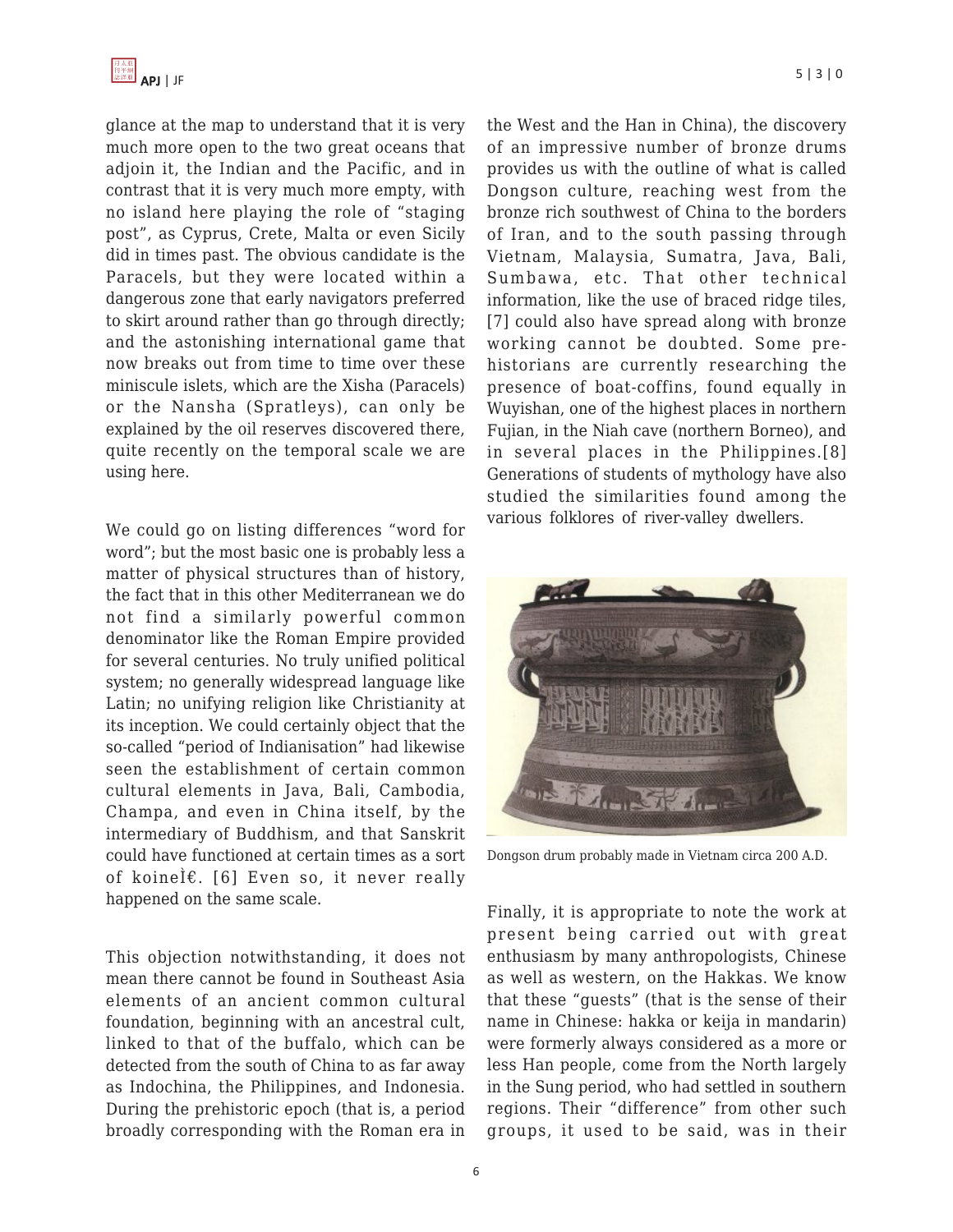

wonderful ability to preserve their original traditions (and dialect). But today the tendency is to view them as "aborigines", as people of the South, who had been progressively but incompletely acculturated by Han civilisation. [9] And it is very true that certain of their customs (for example, double funerals) are better explained by the existence of an "old Southeast Asian stock" than by any import from the North. [10]

longer to establish there. We can put together a rough chronology of the establishment of these trade routes, by analysing certain texts, initially mainly Arabic and Chinese ones, but also in particular by using the data of Chinese ceramic exports, which can be found on all the shores and which have been well studied in recent decades.



Hakka dwelling in southern Fujian

It goes without saying that this demonstration is hardly insignificant here. To a certain extent, it aims at questioning the official monolithic view of Chinese culture, and there are good reasons for believing that the anthropologists are not entirely incorrect…

\* \* \*

It is true that, historically, the early Southeast Asian "Mediterranean", like the original, was for a long time "divided up" (to borrow the fine title of Jean Guilaine's book about the origins of "our" Mediterranean [11]). There is every reason to think that it stayed that way even longer, and that coastal navigation routes, extending from port to port and finally ending up by linking all shores together, took a little



Early Ming plate found on shipwreck near Ternate, Moluccas, eastern Indonesia

From this it seems most likely that the oldest route was the Western one, linking a number of often-rival trading areas near the Straits of Malacca to the great port of Canton. After leaving from some port of Sriwijaya (Shilifoshi in Chinese texts)—a generic term broadly designating the Malay Peninsula and southeast Sumatra whose trading centres included Palembang, Jambi, Bangka, Kalah, Ligor—the route passed by the Tioman Island (mentioned as early as the ninth century in an Arab text) before reaching the present coast of central Vietnam, controlled at that time by a series of small and competing Cham principalities that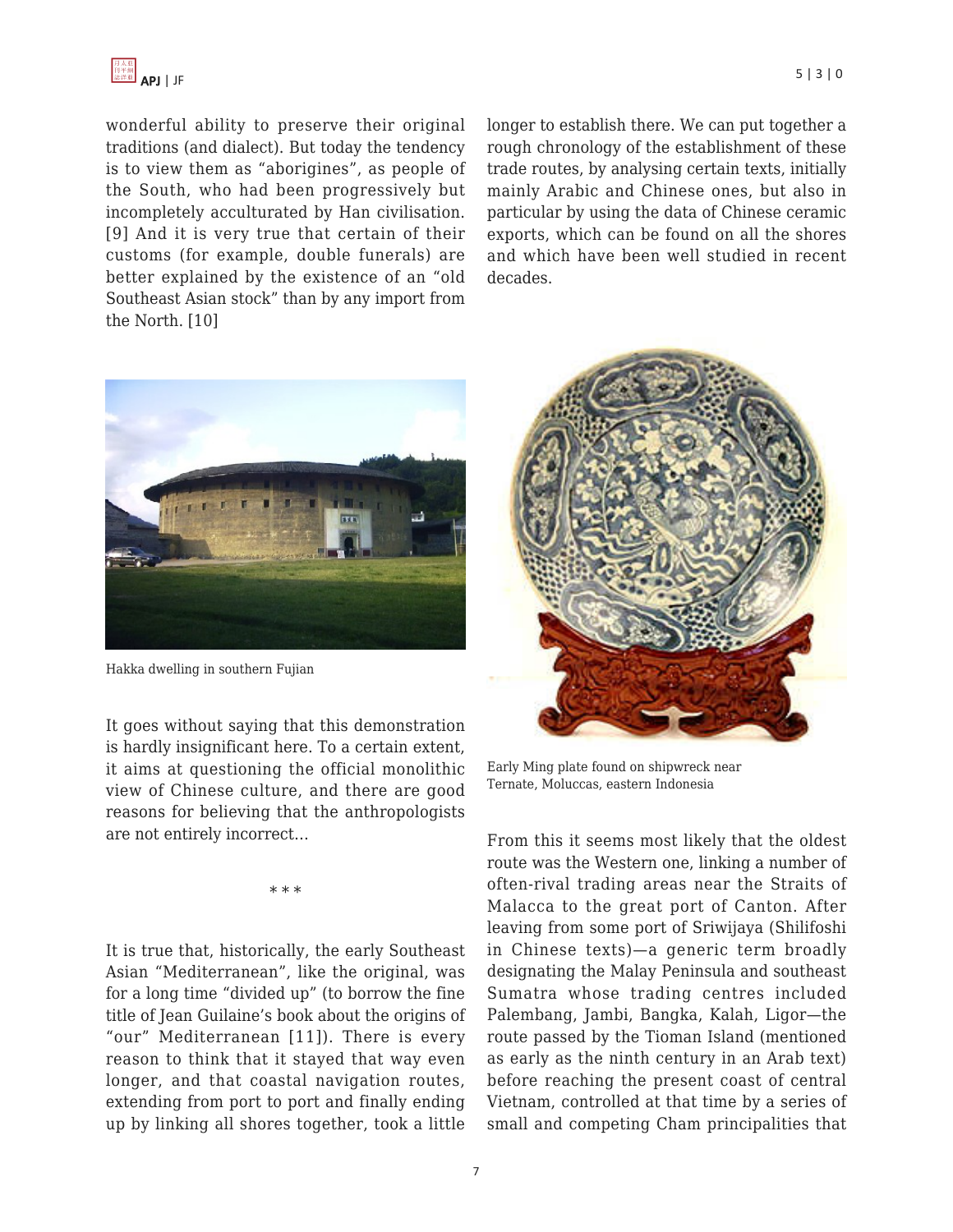

increasingly had to struggle against Vietnamese southern expansion. Further north, the route might go up to Tonkin, or modern northern Vietnam, where in the town of Luy-lau (where Buddhist pilgrims from China met others from India and Central Asia) the existence of a very cosmopolitan society from the third century is well attested. But the route might equally turn to the northeast, to Canton, perhaps touching on the southwest point of Hainan Island, where vestiges of a small Islamised Cham community still persist today. Thus the later "historical" rivalry between the future Vietnam and Guangdong-Guangxi region of south China might possibly be explained by the economic rivalry that grew up between the ports of Tonkin and those of South China in the more distant past.

It is by this Western route that Islam reached China, not very long after the death of its founder; Canton contains the tomb of one of the Prophet's close relations, Abu Wakkas, as well as an ancient mosque whose minaret, which was also used as a lighthouse, dated from the ninth century. From this era, a good two centuries before it reached Java (whose oldest inscription only dates from the eleventh century) Islam was set to become the main ideological propensity of the seagoing merchants who circulated along the coasts of China. When a revolt broke out in 879 CE, the foreign community of Canton, mainly comprising Muslims but also containing Christians, Jews, and Zoroastrians, [12] was attacked and Mas'udi records 200,000 were killed.

There is every reason to suppose, although this time the facts are much less well documented, that another route joined Sriwijaya to the east of modern Indonesia, by a series of intermediary stops to the passisir ports of the northern Java coast. This old route (which may perhaps have only been an extension of that used by the bronze drums) allowed the westward transport of cloves—gathered mainly in the Maluku region but known in Mediterranean markets from the Roman period—along with various other products of the greater East, like parrots that were unknown in Java but well represented on the bas-relief carvings at Borobudur (ninth century).





Borobudur / Detail of frieze depicting parrots

From the tenth and eleventh centuries, we can make out certain changes. In China, the period known as the Five Dynasties (907-960 CE) was characterised by a great level of autonomy in the southern regions, which took advantage of the temporary imperial crisis. Fujian, known for some decades as the kingdom of Min, [13] took off economically, little by little preparing itself to become one of the early economic motors of Southeast Asia; while under the Southern Han (Nan Han) the Guangdong region experienced enormous development, notably in regard to metallurgical production. In the archipelago that later became the Philippines, we see the emergence of the gold-rich site of Butuan (on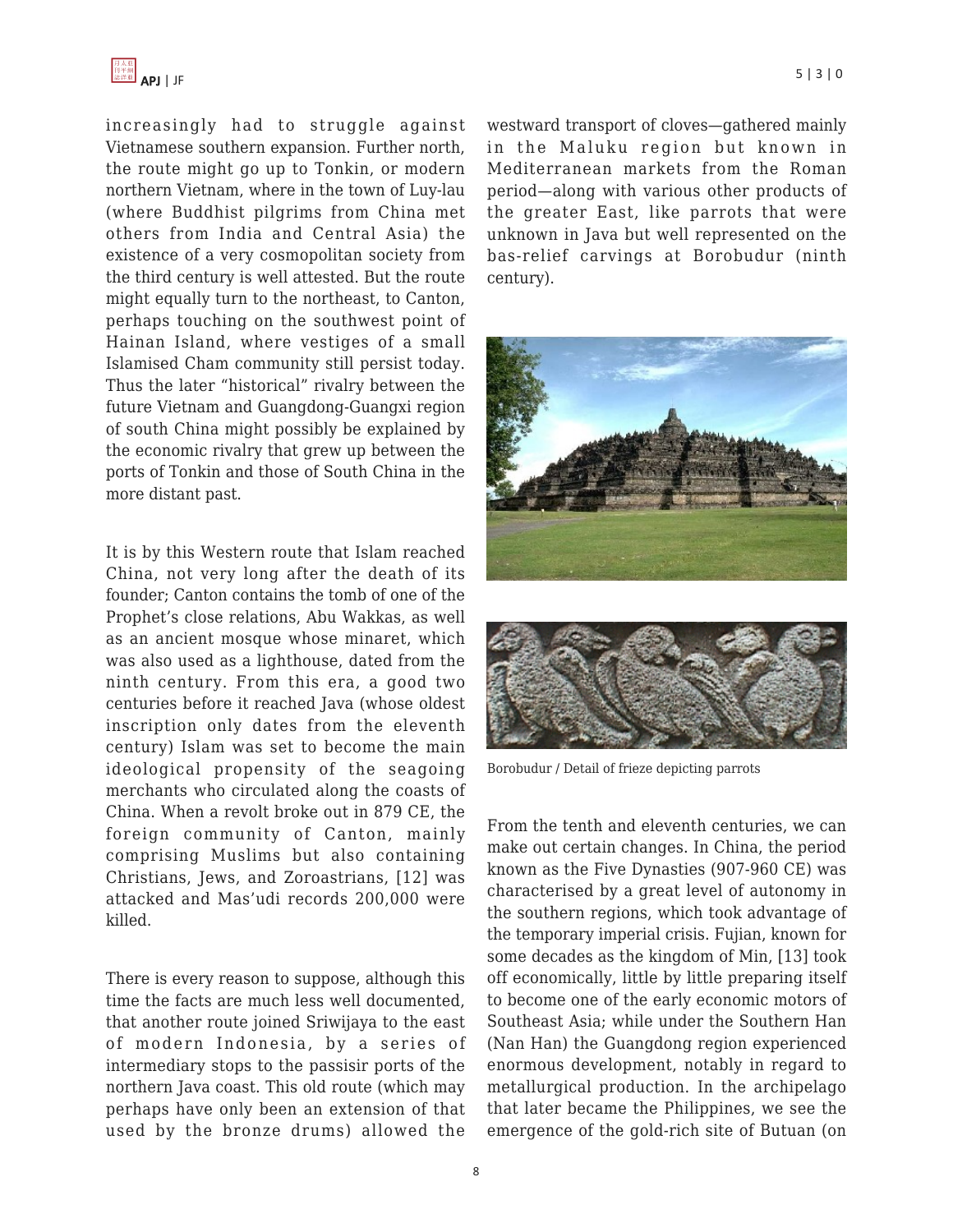the north coast of Mindanao), which starts to exchange Chinese ceramics for its gold. On Java, the centre of gravity moves from the middle to the east; and in the area of modern northern Vietnam, finally freed from Chinese control, war begins with the Chams to the south. This conflict would end with the Cham withdrawal, thus causing the western trade route, which had made possible the first contacts with India, with maritime Buddhism, and with Islam, to become unproductive for a long time.

However, the great turning point for Southeast Asia, as in fact for all of Eurasia, occurred in the thirteenth century, with the "Mongol moment" in world history, [14] and then in the fourteenth century when, almost immediately after, unrest in the Turkish principalities of Central Asia closed the continental trade route that Marco Polo and Rubriquis had taken (as well as Rabban Sauma, from the other way around). From this era, the "weight of the North" (that is to say, from southern China) scarcely ceased to prevail in Southeast Asia. Until then, the main impacts, whether Buddhist or Muslim, had in reality mostly come from the southwest, with "Indianisation" easily forming the most important such phenomenon. But, henceforth, Chinese ports would make the most obvious impact. From the thirteenth century, there was a Chinese community at Angkor; in the fourteenth century, there were Chinese settled in Siam who founded the new commercial city of Ayutthaya, [15] while we also hear at that time of communities established on the north coast of Java, notably at Gresik.



Painting of Khubilai Khan

The Mongol conquest is still a rather poorly understood phenomenon, but it is clear that, on leaving Central Asia, Genghis Khan and his successors wanted to organise a sort of world system that would have integrated not only China, eastern Europe, Iran, and India, but also all the islands and countries at its eastern periphery, including Japan, Vietnam, Champa, Burma, and Java. The two centuries that followed would see the emergence of new centres of gravity, the take-off of numerous port cities, and above all the development of an Eastern maritime route, linking the ports of Fujian by various stops to Luzon, Mindoro, the Visayas, and, beyond Mindanao, to Brunei in one direction, and Sulu and Maluku in the other. On the other shore at this time, the 1471 Vietnamese conquest of the Cham capital of Vijaya confirmed the decline of the Western route.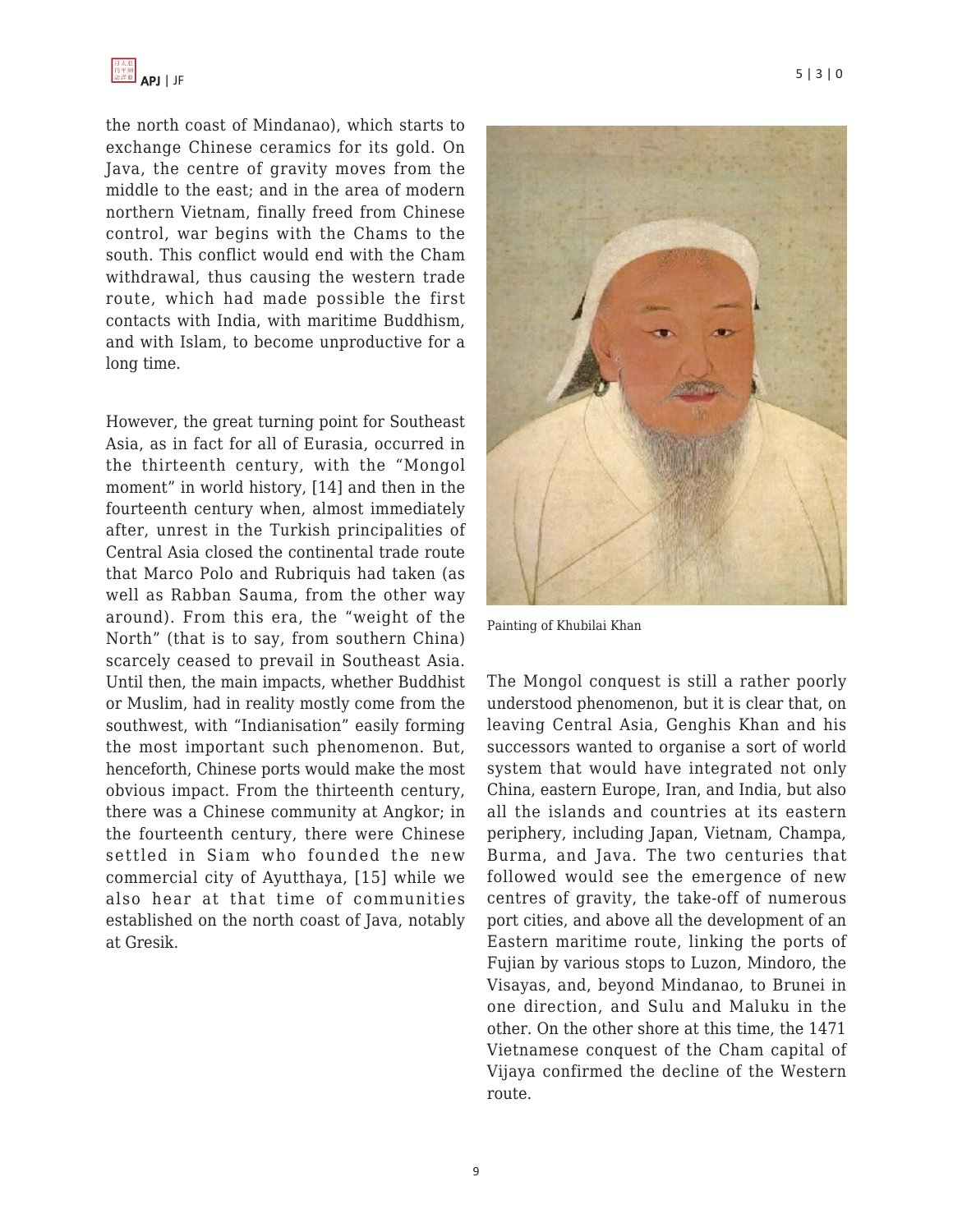

From this point on, we could say that the circle was closed and that henceforth the Nanyang operated as a Southeast Asia "Mediterranean". From the thirteenth to the sixteenth centuries, we witness the remarkable development of south Fujian's large ports: Zhangzhou and Quangzhou, then Amoy (or Xiamen). In the last two cases, a wealth of Muslim inscriptions attests to the presence of a large foreign community, comprising Arabs and Persians. Powerful Hokkien merchants now began setting up bases not only in Java, Patani, and the Philippines, but also in Guangdong and Hainan. In parallel, at the same time, a whole series of independent merchants, Japanese and Chinese (whom we call the wokou), took advantage of the favourable circumstances to develop a private commerce not only between ports in China and Japan but also in Southeast Asia, where no state watched over them.



Statue of Chinese admiral Zheng He (1405-1433)

During the first decades of the fifteenth century, the famous expeditions by Admiral Zhenghe not only crossed the South Seas but went as far as India, Mecca, and even Mogadishu in Africa. They were broken off after 1436, and this interruption has generally been interpreted as a Chinese desire to "withdraw". This still remains to be proven, for the stopping of the great State expeditions in no way meant Chinese emigration ceased. We can indeed wonder if, fundamentally, the Chinese had not moved on very much earlier to a system of private trading (so vaunted in our days), while the West still remained entangled in its "companies", who made war on "freebooters" for a further two or three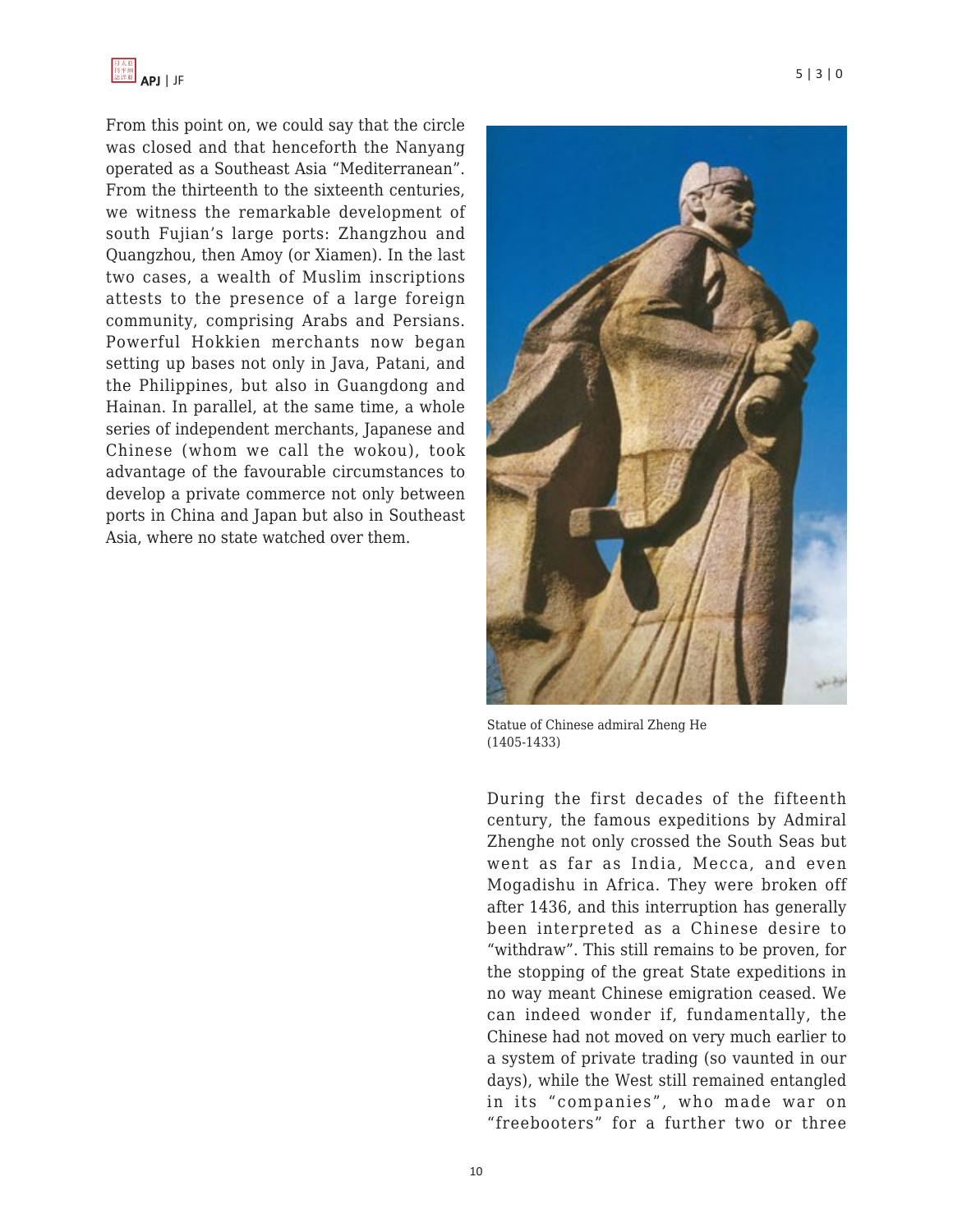

#### centuries.

From the sixteenth century, things changed a bit, partly due to the presence of Europeans—the Portuguese, and then the Dutch and English—but only in part for this reason. Little by little, Fujian's primacy was receding and Canton taking back her former place, but under a less liberal system: 13 hang, or guilds, were set up there in 1557, and in 1720 they would begin the Kohong system that allowed Chinese mandarins better control of Westerners. One might reflect from this that, whenever China opens up via Canton, it is always done less widely and in a more controlled fashion than through Fujianese ports.



Containers at Fuzhou port

Despite the official closure of Japan in 1638, and that of China several times under both the Ming and the Qing, it is nevertheless still not certain that these great North Asian countries had chosen a "defensive" policy, in opposition to triumphant western merchants. The contrary is more likely to be true. On the one hand, they kept very much in their own hands the control of certain commodity flows, all the while profiting as the main destination of lucrative traffic (like Mexican silver, which for a long time reached China via the intermediary of the Manilla galleon, or Chinese silks that went to Japan via Deshima). On the other hand, they created important diasporas. Through their multiple diasporas, Chinese people founded the capitalist networks from which originate almost all the "national" bourgeoisies of Southeast Asia today. As for the Japanese, who at the start of the seventeenth century had also created important "Nipponese quarters" (Nihonmachi) at Ayutthya, Faifo (or Hoi An, in modern central Vietnam) and Batavia, all their advantage was lost after the 1638 ruling effectively forbade the departure of private individuals, although they would regain it after Meiji and above all at the start of the  $20<sup>th</sup>$ century.

Viewed in parallel with this, the story of the European merchants is hardly wonderful. After the "great success" won by the sixteenthcentury Portuguese and seventeenth-century Dutch (who had nevertheless been obliged to surrender quite lamentably at Formosa, when opposed by Koxinga), eighteenth-century reports are rather ordinary. Macao's commerce, pushed out of Japan after 1638, took refuge in trifles at Makassar or at Timor, where the sandalwood trade certainly made some fine personal fortunes but could hardly be claimed as high priority commerce. As for that of the Dutch East India Company, we know that it was on the point of giving up the ghost when the Napoleonic crises shook Europe. The English and French[16] companies hardly fared any better. The events of the nineteenth century are well known and could give the impression that Westerners, finally in harmony after 1815, had reached an agreement to "open" China, and then Japan. But events of the  $20<sup>th</sup>$  century by contrast leave us quite sceptical about their ability to "control" the region and to hold their own there.

In sum, the notion of the "Mediterranean" is a useful instrument that helps us to rectify a traditional "centring" which now risks being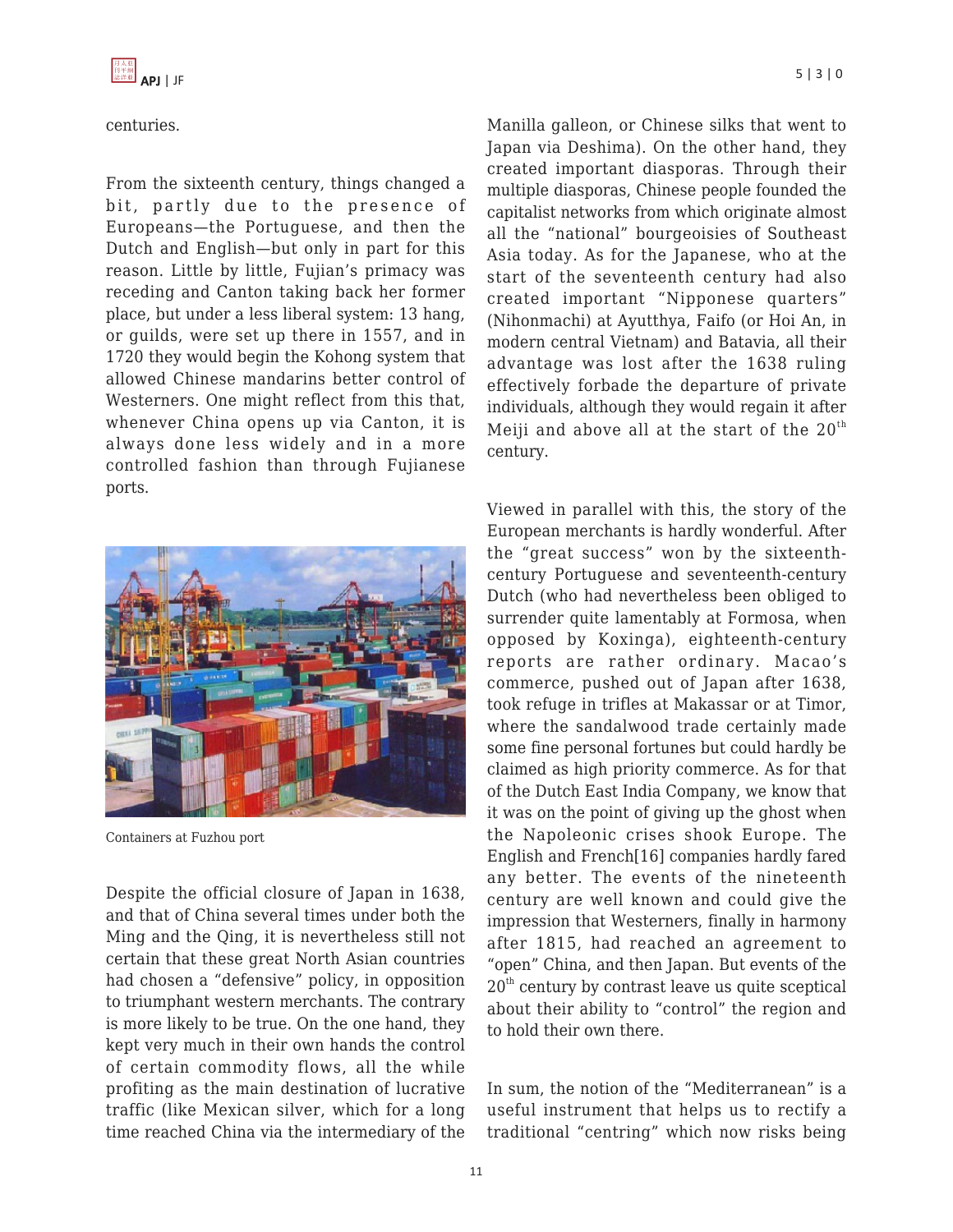

very inadequate, and to substitute another that allows us to integrate a much vaster space and much longer periods of time. Thus restored in its totality, and from a deliberately nontraditional perspective, the history of Southeast Asia might reasonably hope to escape from the "polarised" history to which it has too often been confined (with "national" histories slavishly following in the footsteps of the preceding "colonial" histories) and of profiting from a new approach that takes account of synchronisms and networks. Let me insist, with my final words, that reintegrating the south of China into our thinking will in no way "breach the dikes" (as too many timid minds imagine). The real object at stake is, in fact, as has already been suggested in passing, to open all of South China to comparative studies, a magnificent project that should not put anyone off.

This article appeared in the inaugural issue of the e-journal [China Diaspora Southern Studies](http://csds.anu.edu.au/) in February 2007. The editors of the journal are Nola Cooke and Li Tana of the Research School of Pacific and Asia Studies, Australian National University. Cooke and Li are the editors of Water Frontier, Commerce and the Chinese in the Lower Mekong Region, 1750-1880.

Posted at Japan Focus on March 4, 2007.

### **Notes**

[1] This is an edited translation by Nola Cooke of an article by the late French scholar, Denys Lombard. It was first published in 1998 in a special edition of the French geographical journal, Hérodote, devoted to Indonesia as Islam's "Orient". See Hérodote, no. 88, 1988, pp. 184-92. References in brackets have been added to the original text. Many thanks to Claudine Salmon for her assistance with aspects of the translation.

[2] Lombard refers here to the Cambodian problem, and the monetary crises of the mid-1990s, especially the difficulties of the Thai baht and the Indonesian rupia.

[3] An epiphyte is a plant that grows on another without being parasitic on its host.

[4] Lombard refers to the highly influential history of the Mediterranean world by Fernand Braudel, La Méditerranée et le monde méditerranéen aÌ€ l'époque de Philippe II [The Mediterranean and the Mediterranean World in the Era of Philip II], first published in France in 1949 and reprinted several times since. It was translated into English by Sian Reynolds as The Mediterranean and the Mediterranean World in the Age of Philip II, published by Collins in 1972-73 and recently reprinted by the University of California Press in 1995.

[5] Mare nostrum is Latin for "our sea".

[6] Koiné was an ancient Greek mixture of Attic and Ionian elements that became the common Greek language, thus by extension it means any common tongue shared by speakers of difference languages or dialects over a large geographical space.

[7] J. Dumarcay, "La faîtieÌ€re tendue (histoire d'une technique)", Bulletin de l'EI<sup>cole</sup> française d'Extrême-Orient, no. 49, 1959, pp. 632-36.

[8] D. Ziegler, "Entre ciel et terre: le culte des 'bateaux-cercueils' de mont Wuyi", Cahiers d'Extrême-Orient, no 9, EFEO Kyoto, 1996-97, pp. 203-31; T. Harrison, "The Great Cave of Niah: A Preliminary Report", Man, No 57, 1957, pp. 161-66.